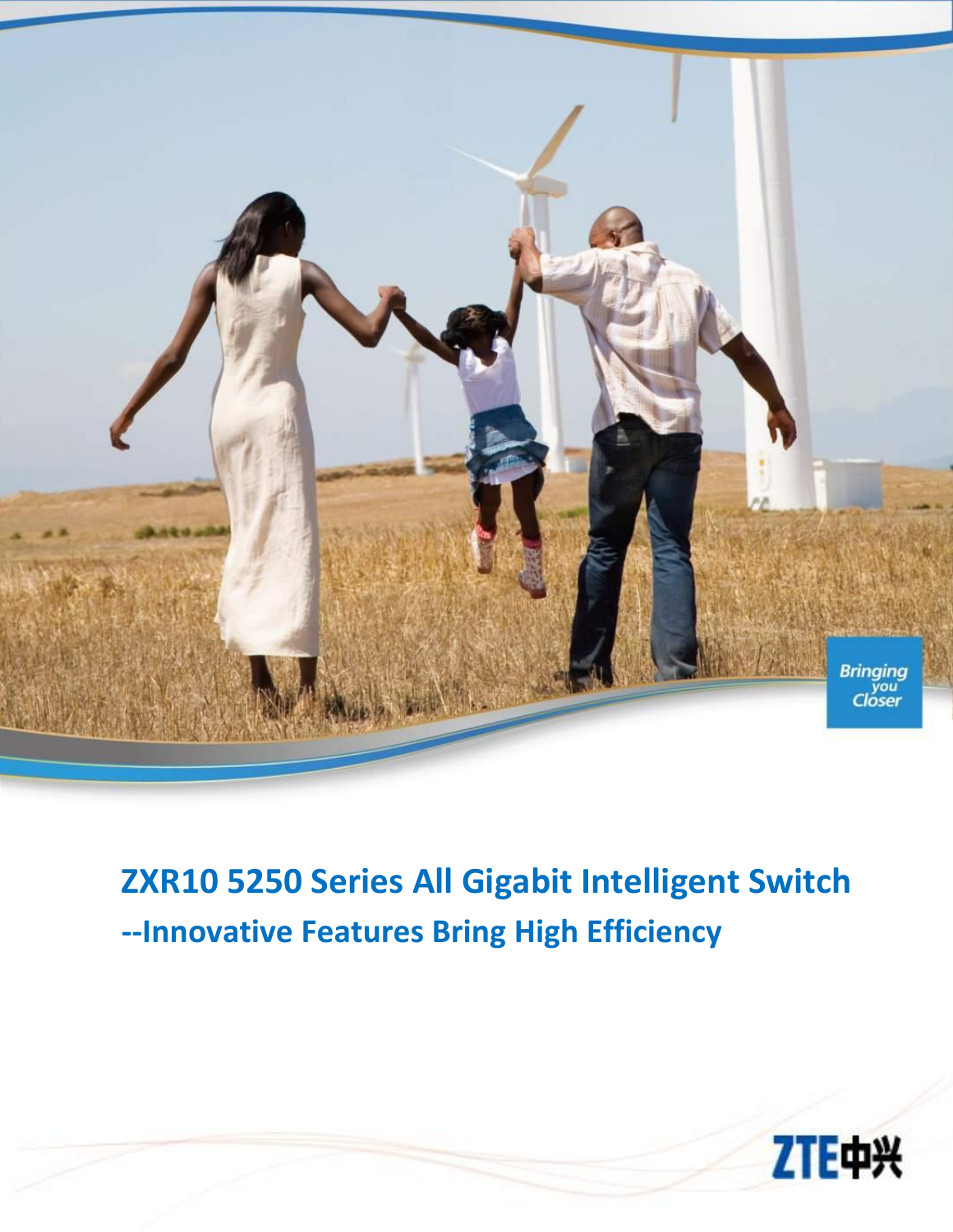

## **Overview**

With further development on broadband access, 1000Mbps ports appear more and more on the latest generation access equipment and 1000Mbps to the desktop is becoming the main trend. ZTE ZXR10 5250 series all gigabit intelligent switches are gigabit switches presented by ZTE Corporation to meet the trend. With high-density Gigabit interfaces, built-in high-speed ASIC forwarding chips, full security and reliability related features, efficient QoS priority mechanisms and flexible management patterns, ZXR10 5250 fully satisfies the requirements of campus networks and IDC (Internet Data Center). It can act as the access/aggregation switch or IDC TOR.

ZXR10 5250 supports comprehensive features to facilitate the deployment of unicast/multicast services. Traffic separation/Qos/network resilience/security related requirements can all be met. ZXR10 5250 is

also strong in its easy-maintenance and energysaving features, making large scale deployment both efficient and environmental-friendly.

ZXR10 5250 offers 3 sub-series of products: ZXR10 5250-L, ZXR10 5250 and ZXR10 5250-H. ZXR10 5250-L supports relatively basic features; ZXR10 5250 supports more features, has stronger performance for certain functions while 5250-H supports advanced feature like Ethernet OAM.

Following switch types are included in ZXR10 5250 series: 5250-28TS-L, 5250-52TS-L,5250-28TC, 5250-52TC, 5250-28SM, 5250-28PM, 5250-52PM, 5250-28TC-H, 5250-52TC-H, 5250-28TM-H, 5250- 52TM-H, 5250-28PM-H and 5250-52PM-H. The interface combinations of these switches are listed below:

5250-28TS-L: 24\*GE RJ45 + 4\*GE SFP 5250-52TS-L: 48\*GE RJ45 + 4\*GE SFP

5250-28TC: 24\*GE RJ45 + 2\*GE SFP + 2\*GE Combo

5250-52TC: 48\*GE RJ45 + 2\*GE SFP + 2\*GE Combo



5250-28SM: 24\*GE SFP + 1\*expansion card slot (4\*GE RJ45/4\*GE SFP available)

5250-28PM: 20 GE RJ45 (POE/POE+) + 4 GE Combo ports + 1\*expansion card slot (4\*GE RJ45/4\*GE SFP /4\*10GE SFP+ available)

5250-52PM: 48\*GE RJ45 (POE/POE+) + 1\*expansion card slot (4\*GE RJ45/4\*GE SFP /4\*10GE SFP+ available)

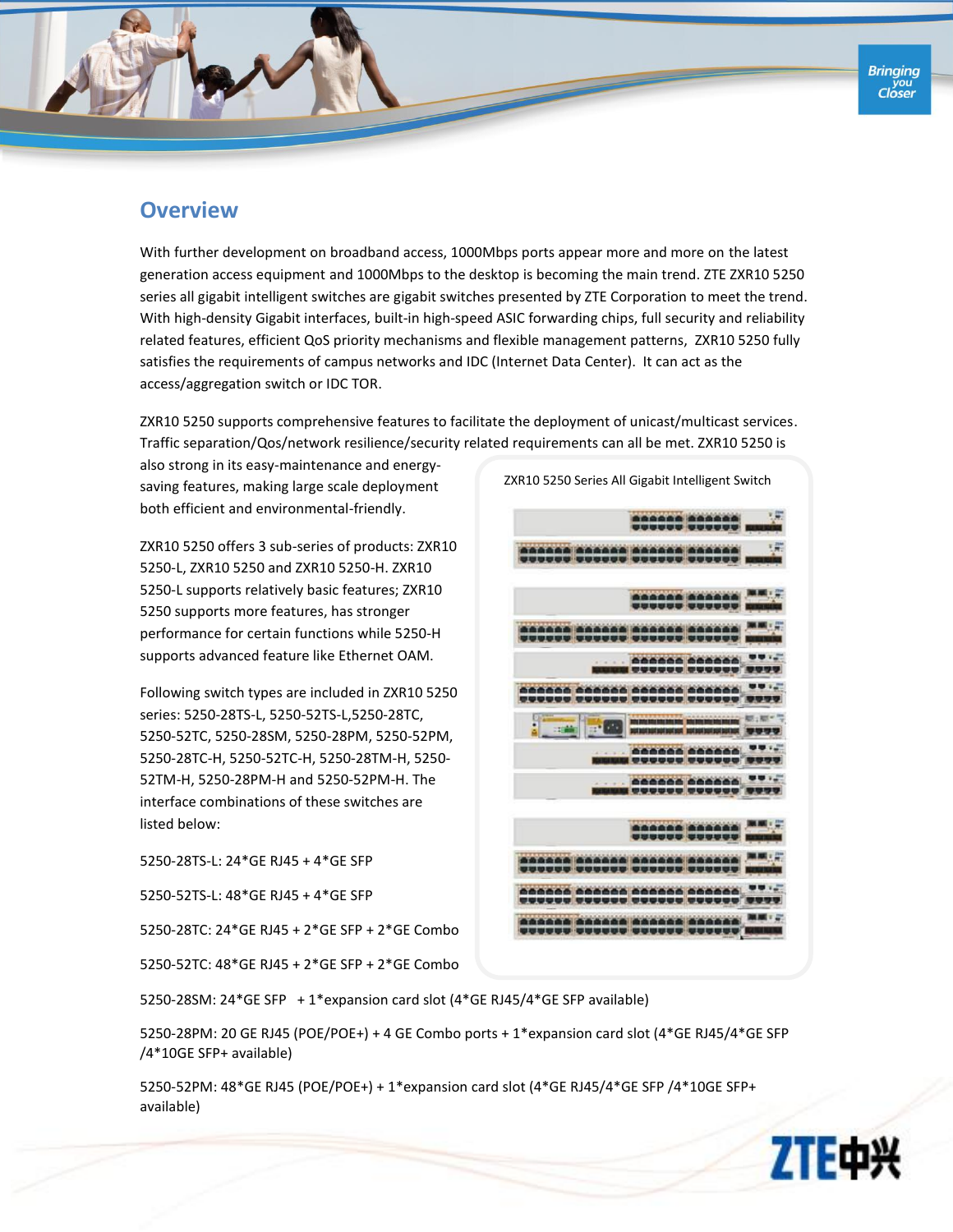

5250-28TC-H: 24\*GE RJ45 + 2\*GE SFP + 2\*GE Combo

5250-52TC-H: 48\*GE RJ45 + 2\*GE SFP + 2\*GE Combo

5250-28TM-H: 20 GE RJ45 + 4 GE Combo + 1\*expansion card slot (4\*GE RJ45/4\*GE SFP /4\*10GE SFP+ available)

5250-52TM-H: 48 GE RJ45 + 1\*expansion card slot (4\*GE RJ45/4\*GE SFP /4\*10GE SFP+ available)

5250-28PM-H: 20 GE RJ45 (POE/POE+) + 4 GE Combo ports + 1\*expansion card slot (4\*GE RJ45/4\*GE SFP /4\*10GE SFP+ available)

5250-52PM-H: 48\*GE RJ45 (POE/POE+) + 1\*expansion card slot (4\*GE RJ45/4\*GE SFP /4\*10GE SFP+ available)

## **Innovative Features**

As the network is converging and the service types in campus network are developing at an ever faster speed, customers are constantly raising higher requirements to the network access devices. Among these requirements, service bearing capability, security, easy-maintenance and energy-efficiency are the top concerns. ZXR10 5250 is the switch equipped with state-of-the-art technologies in these aspects.

#### **Smart VLAN Support**

ZXR10 5250 not only supports 1:1 VLAN mapping, but also supports N: 1 VLAN mapping. VLAN aggregation thus can thus be implemented at the access layer to increase the efficiency of VLAN utilization.

ZXR10 5250 also supports QinQ and flexible selective QinQ. Network administrator can distinguish user and service effectively and apply different strategies thereafter.

ZXR10 5250 series support Voice VLAN (which means the automatic assignment of dedicated VLAN and Qos strategy to voice equipments), thus enabling the voice traffic to enjoy high priority.

#### **Improve Video Bearing Capabilities**

Multicast based technologies like IPTV are important profitable point for service providers. ZXR10 5250 fully supports L2 multicast, including IGMP snooping, Filtering, Proxy and Fastleave, MVR (Multicast VLAN Registration) to facilitate the deployments of these services.

With IPTV control implemented, operators can apply different CAC (channel access control) rules for users with channel packages.

Multicast Qos are also supported to minimize the risks of delay, jitter of the multicast traffic. The time needed to get new user on-line is very short.

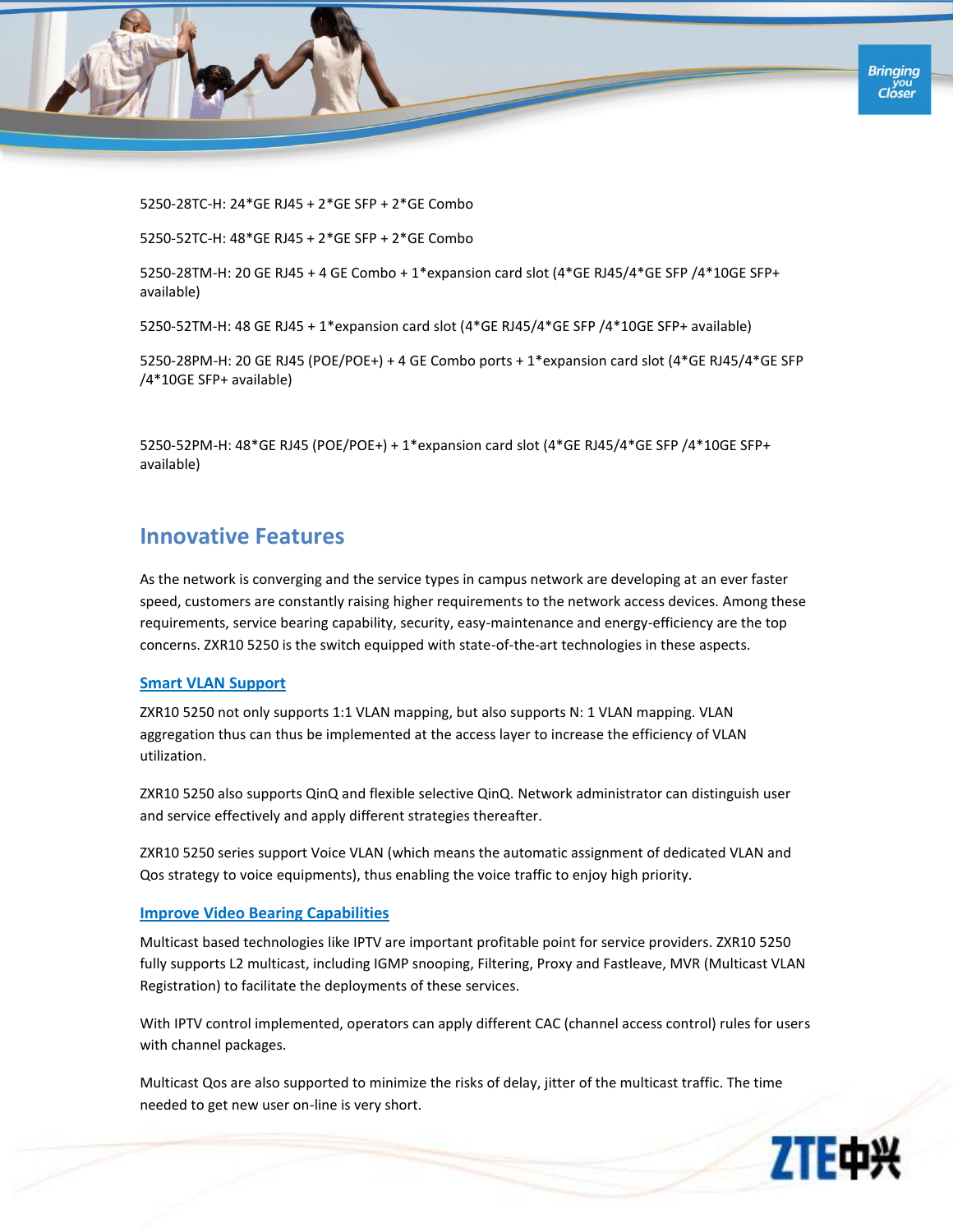

#### **IPv6 Features**

ZXR10 5250 supports IPv6 features, including Telnet V6, Ping V6, ICMPv6, ND, MLD Snooping, IPV6 ACL and DHCP V6 Snooping to facilitate the deployment of these services.

#### **Intelligent Power Over Ethernet**

All the electrical access interfaces of 5250-28PM and 5250-52PM support POE and POE+, which go in line with 802.3af and 802.3at standards, and are compatible with PD equipments that doesn't support 802.3af and 802.3at. For POE, the power output per single interface can reach 15.4W; For POE+, the power output per single interface can reach 30W. Not all interfaces can reach 30W output at the same time.

5250-28PM and 5250-52PM support negotiating POE power through LLDP-MED; once the needed power is bigger than the output power, alarms will be generated and sent to the OAM centre.

ZXR10 5250 series switches support assigning time-ranges for POE and maximum POE output for specific interfaces, in time periods that doesn't need power output, the POE function can be turned off, saving energy for the customer. During the time when power output is unnecessary, the POE function can be turned off to save energy for the customer.

5250-28PM and 5250-52PM are compatible with PD equipment that doesn't meet 802.3af and 802.3at standards.

#### **Enhanced Reliability**

ZXR10 5250 series switches support Ethernet smart ring protection function, which goes in line with RFC3619 and ITU.T G.8032 standard. Ethernet smart ring protection can be implemented in both close ring and open ring topology; Multiple instances can be configured in order to realize load-balancing. The switchover time can be kept below 50ms.

ZESS (ZTE Ethernet Smart Switch) and LACP (Link Aggregation Control Protocol) can help guarantee the reliability of the uplink connection.

With technologies like DHCP snooping and IP source guard, user validity can be guaranteed; DAI (dynamic ARP inspection) function can help effectively mitigate the influence caused by ARP attacks.

5250 supports MFF (MAC forced forwarding), L2 separation and L3 inter-communication can be realized;

Network traffic monitoring technologies including mirroring (SPAN and RSPAN) and sFlow are all supported, further enhancing the security of the network.

#### **Enhanced Security**

ZXR10 5250's CPU uses control plane security mechanism to classify and control the speed of the protocol messages that CPU needs to process. This mechanism makes sure that the speed of the messages

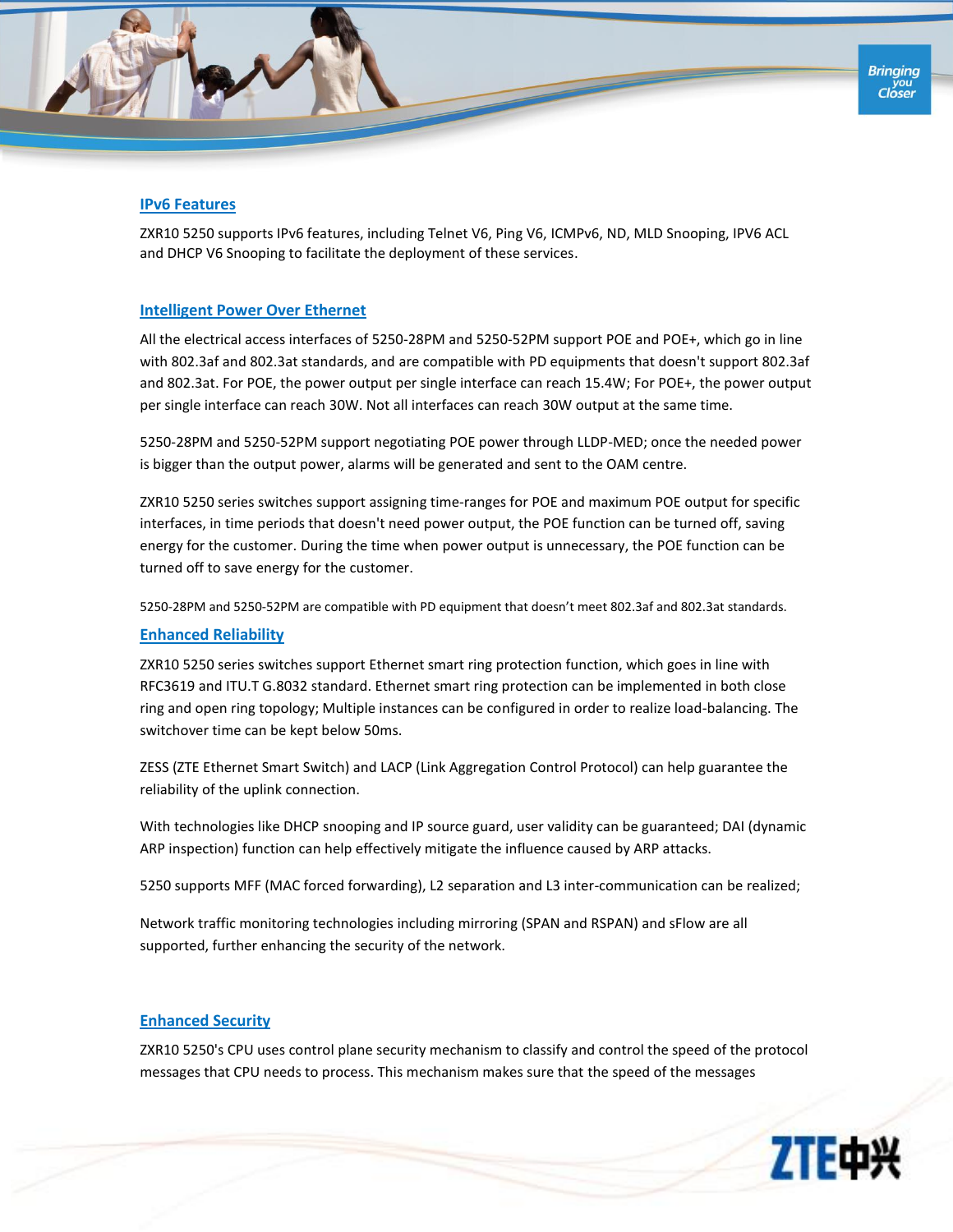delivered to the protocol stack is within a proper range, which avoids CPU breakdown caused by excessive messages.

For user management, ZXR10 5250 not only supports normal username/password login method, but also supports encrypted login pattern including SSH, further eliminating the risk of username/password revelation.

ZXR10 5250 supports not only ingress ACL, but also egress ACL. User can implement incoming and outgoing traffic classification and speed restriction at the same time. This mechanism enables the customer to greatly simplify configuration and make more refined control in certain scenarios.

For Equipment access control, ZXR10 5250 series switches support local authentication, Tacacs+ authentication and Radius authentication.

5250 supports SSL and can act as a SSL server.

#### **Energy-Saving and Green**

ZXR10 5250 series switches fully support IEEE 802.3az, which means it can set the port to idle state dynamically when there's no traffic transmission over the port. In this way, electricity can be saved, and the power consumption of a single port can be reduced by 70%.

ZXR10 5250 supports dynamic fan speed adjustment technology; the rotating speed of the fan can be adjusted according to the internal temperature of the equipment. When the equipment is experiencing relatively high temperature, the rotating speed of the fan will be increased; when the equipment is experiencing relatively low temperature, the rotating speed of the fan will be decreased.

The materials used in making ZXR10 5250 series also go in line with RoHS and WEEE standards, which means minimum pollution and great contribution to global environment.

By using other energy-saving technologies, for example, disabling idle ports and adjusting port power consumption per cable length, ZXR10 5250 series decreases the power consumption for the customer to the utmost extent.

#### **Easy Maintenance**

Creative M-Button enables the administrator to obtain the status of equipment, like memory and CPU utilization rate without login onto the 5250. With this feature, the time for administrator to locate the failure cause can be greatly reduced.

ZXR10 5250 supports zero-configuration. When powered on, the equipment will automatically fetch its own software version and images.

ZXR10 5250 supports off-power alarming. Off-power alarm means the equipment can send alarms to designated server if there is a power failure, reporting the equipments halts working because of the

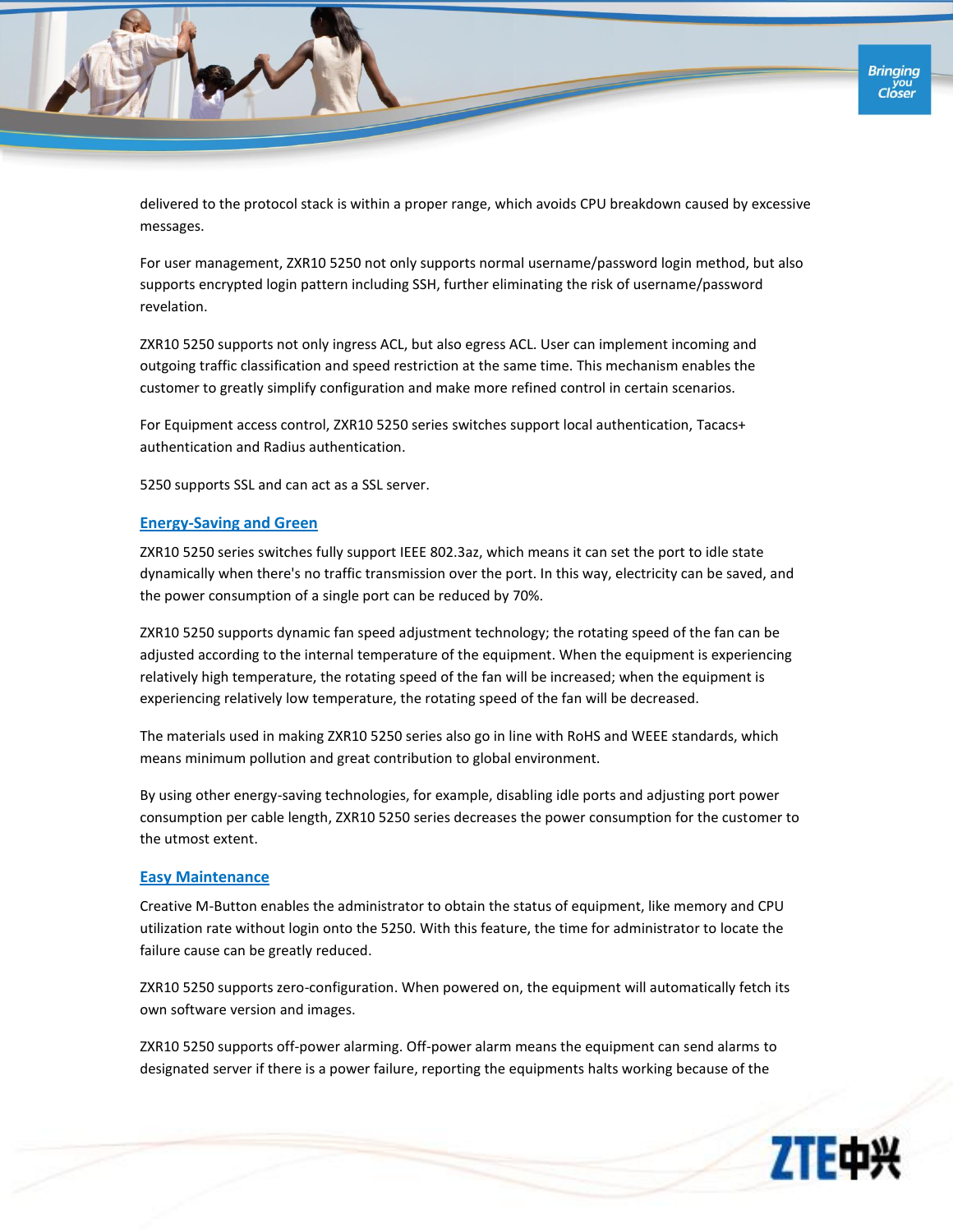power failure. Power failure is a commonly seen error for access equipments, and off-power alarm can help the operation staff make quick judgment and accelerate failure processing.

ZXR10 5250 also supports Ethernet OAM. It not only provides linking fault detection but also provides a method to measure network performances. ZXR10 5250 supports IEEE 802.1ag Connectivity Fault Management (CFM), Ethernet Local Management Interface (E-LMI),IEEE 802.3ah Ethernet OAM discovery, link monitoring, remote fault detection, remote loopback and Y.1731.

ZXR10 5250 supports multiple remote management patterns, including WEBUI, telnet, SNMP, and a USB console interface. The access of equipments can also be controlled by protocols like RADIUS and TACACS+.

Except for traditional management patterns like Telnet and SNMP, ZXR10 5250 also supports USB console and WebUI, further adding the convenience of management.

Two software image files can be stored for backup purpose.

|  | <b>Technical Specification</b> |
|--|--------------------------------|
|--|--------------------------------|

|                         | 5250-L                                                                                                          | 5250                                                                                                                                                                                                                                                                                 | 5250-H                                                                                                                                                                                                                                                                                                                                              |
|-------------------------|-----------------------------------------------------------------------------------------------------------------|--------------------------------------------------------------------------------------------------------------------------------------------------------------------------------------------------------------------------------------------------------------------------------------|-----------------------------------------------------------------------------------------------------------------------------------------------------------------------------------------------------------------------------------------------------------------------------------------------------------------------------------------------------|
| <b>Type of Product</b>  | 5250-28TS-L<br>5250-52TS-L                                                                                      | 5250-28TC<br>5250-52TC<br>5250-28SM<br>5250-28PM<br>5250-52PM                                                                                                                                                                                                                        | 5250-28TC-H<br>5250-52TC-H<br>5250-28TM-H<br>5250-52TM-H<br>5250-28PM-H<br>5250-52PM-H                                                                                                                                                                                                                                                              |
| <b>Fixed interfaces</b> | 5250-28TS-L: 24<br>GE RJ45 ports+4<br>GE SFP ports<br>5250-52TS-L: 48<br>GE RJ45 ports+4<br><b>GE SFP ports</b> | 5250-28TC: 24 GE RJ45<br>ports+2 GE SFP ports+2 GE<br>Combo ports<br>5250-52TC: 48 GE RJ45<br>ports+2 GE SFP ports+2 GE<br>Combo ports<br>5250-28SM: 24 GE SFP<br>ports<br>5250-28PM: 20 GE RJ45<br>ports(POE/POE+)+ 4 GE<br>Combo ports<br>5250-52PM: 48 GE RJ45<br>ports(POE/POE+) | 5250-28TC-H: 24 GE RJ45 ports+2<br>GE SFP ports+2 GE Combo ports<br>5250-52TC-H: 48 GE RJ45 ports+2<br>GE SFP ports+2 GE Combo ports<br>5250-28TM-H: 20 GE RJ45 ports+ 4<br><b>GE Combo ports</b><br>5250-52TM-H: 48 GE RJ45 ports<br>5250-28PM-H: 20 GE RJ45<br>ports(POE/POE+)+ 4 GE Combo<br>ports<br>5250-52PM-H: 48 GE RJ45<br>ports(POE/POE+) |

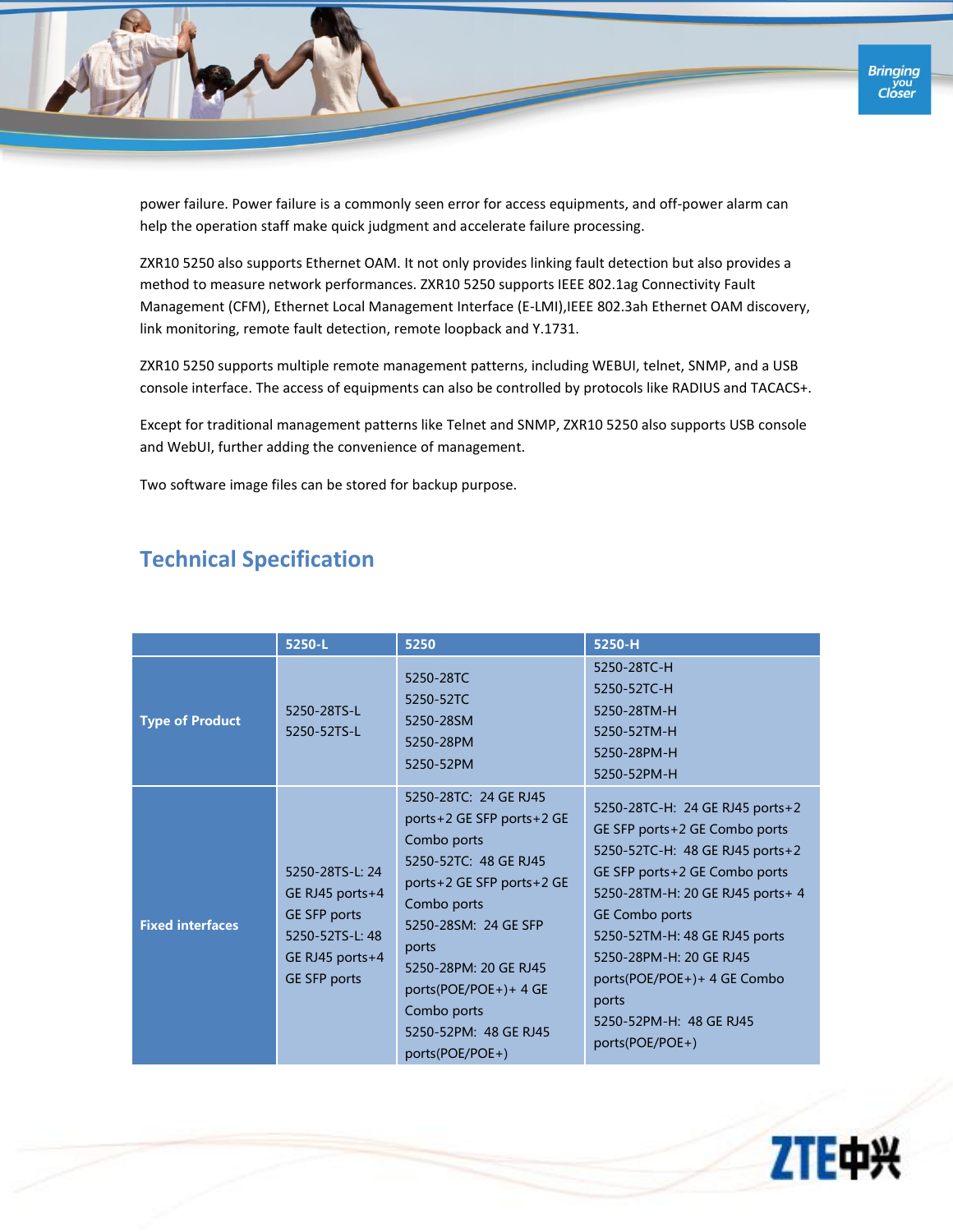

| <b>Number of</b><br>expansion card slots |                                                                                                                                                                                             | 5250-28TC/5250-52TC: -<br>5250-28SM/5250-<br>28PM/5250-52PM: 1                                                                                        | 5250-28TC-H/5250-52TC-H: -<br>5250-28TM-H/5250-52TM-H/5250-<br>28PM-H/5250-52PM-H: 1                                                      |
|------------------------------------------|---------------------------------------------------------------------------------------------------------------------------------------------------------------------------------------------|-------------------------------------------------------------------------------------------------------------------------------------------------------|-------------------------------------------------------------------------------------------------------------------------------------------|
| <b>Type of expansion</b><br>card         |                                                                                                                                                                                             | 5250-28TC/5250-52TC: -<br>5250-28SM: 4 GE RJ45<br>ports/4 GE SFP ports<br>5250-28PM/5250-52PM: 4<br>10GE SFP+ ports/4 GE RJ45<br>ports/4 GE SFP ports | 5250-28TC-H/5250-52TC-H: -<br>5250-28TM-H/5250-52TM-H/5250-<br>28PM-H/5250-52PM-H: 4 10GE<br>SFP+ ports/4 GE RJ45 ports/4 GE<br>SFP ports |
| <b>Backplane Capacity</b>                | 5250-28TS-<br>L:256Gbps<br>5250-52TS-<br>L:256Gbps                                                                                                                                          | 5250-28TC:256Gbps<br>5250-52TC:256Gbps<br>5250-28SM:256Gbps<br>5250-28PM:256Gbps<br>5250-52PM:320Gbps                                                 | 5250-28TC-H:256Gbps<br>5250-52TC-H:256Gbps<br>5250-28TM-H:256Gbps<br>5250-28PM-H:256Gbps<br>5250-52TM-H:320Gbps<br>5250-52PM-H:320Gbps    |
| <b>Switching Capacity</b>                | 5250-28TS-<br>L:56Gbps<br>5250-52TS-<br>L:104Gbps                                                                                                                                           | 5250-28TC:56Gbps<br>5250-52TC:104Gbps<br>5250-28SM:56Gbps<br>5250-28PM:128Gbps<br>5250-52PM:176Gbp                                                    | 5250-28TC-H:56Gbps<br>5250-52TC-H:104Gbps<br>5250-28TM-H:128Gbps<br>5250-28PM-H:128Gbps<br>5250-52TM-H:176Gbps<br>5250-52PM-H:176Gbps     |
| <b>Packet Forwarding</b><br><b>Rate</b>  | 5250-28TS-L/5250-28TC/5250-28SM/5250-28TC-H: 42Mpps<br>5250-52TS-L/5250-52TC/5250-52TC-H: 78Mpps<br>5250-28TM-H/5250-28PM/5250-28PM-H: 96Mpps<br>5250-52TM-H/5250-52PM/5250-52PM-H: 132Mpps |                                                                                                                                                       |                                                                                                                                           |
| <b>MAC table Depth</b>                   | 16K                                                                                                                                                                                         |                                                                                                                                                       |                                                                                                                                           |
| <b>Management Port</b>                   | $\mathbf{1}$                                                                                                                                                                                |                                                                                                                                                       |                                                                                                                                           |
| <b>Console Port</b>                      | 1 RS232 Console<br>(RJ45),<br>1 USB console                                                                                                                                                 | 5250-28TC/5250-<br>52TC/5250-28PM/5250-<br>52PM: 1 RS232 Console<br>(RJ45), 1 USB console<br>5250-28SM: 1 RS232<br>Console (RJ45)                     | 1 RS232 Console (RJ45),<br>1 USB console                                                                                                  |

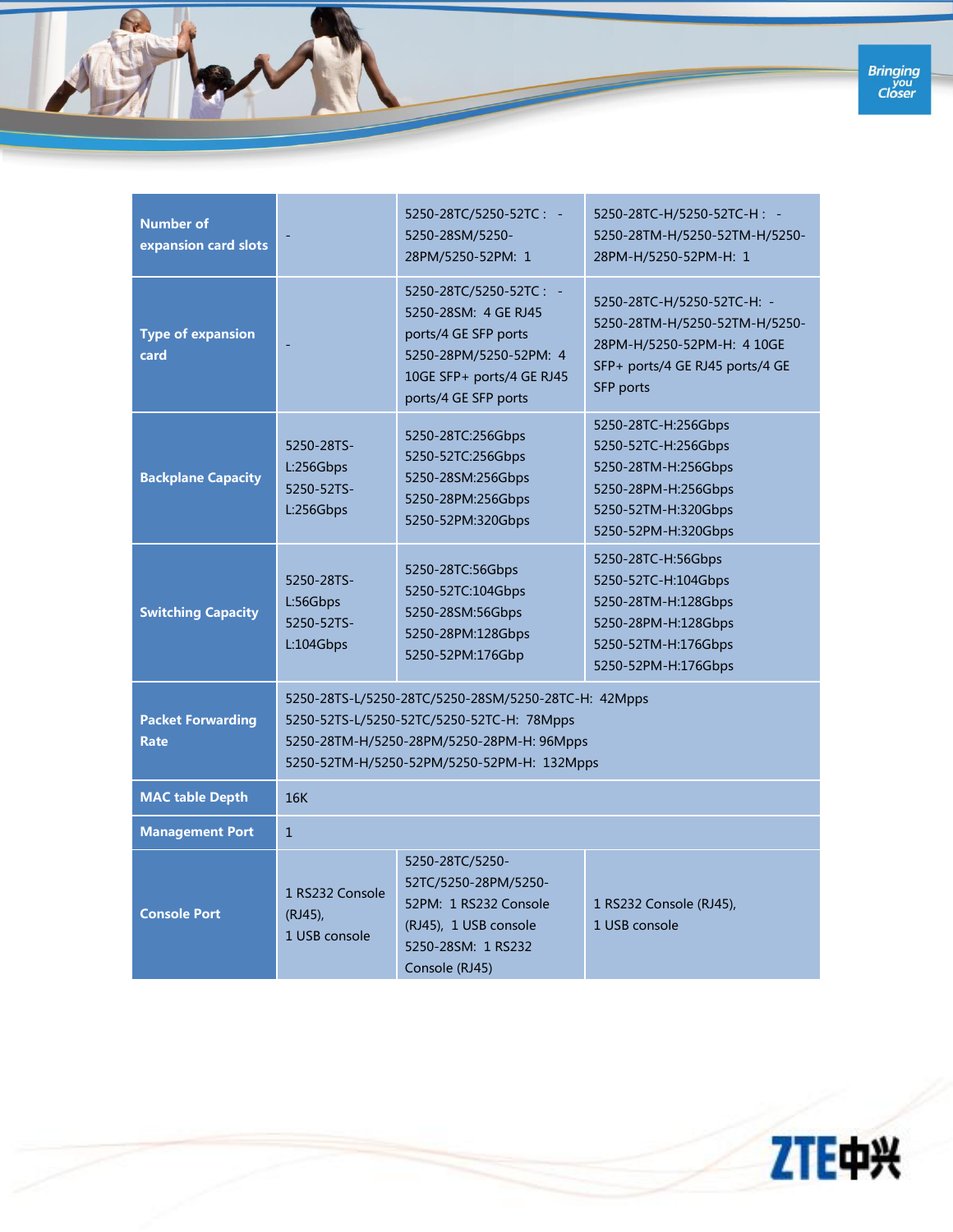

| <b>POE</b>              |                                                                                                                                                                                                                                                                                            | 5250-28TC/5250-<br>52TC/5250-28SM: -<br>5250-28PM/5250-52PM:<br>Support 802.3af and 802.3at.<br>For POE, the power output<br>per single interface can<br>reach 15.4W; For POE+, the<br>power output per single<br>interface can reach 30W | 5250-28TC-H/5250-52TC-H/5250-<br>28TM-H/5250-52TM-H: -<br>5250-28PM-H/5250-52PM-H:<br>Support 802.3af and 802.3at. For<br>POE, the power output per single<br>interface can reach 15.4W; For<br>POE+, the power output per single<br>interface can reach 30W |
|-------------------------|--------------------------------------------------------------------------------------------------------------------------------------------------------------------------------------------------------------------------------------------------------------------------------------------|-------------------------------------------------------------------------------------------------------------------------------------------------------------------------------------------------------------------------------------------|--------------------------------------------------------------------------------------------------------------------------------------------------------------------------------------------------------------------------------------------------------------|
| <b>MAC Features</b>     | Support IEEE 802.1d, MAC address learning and aging<br>Support IP+MAC+Port binding<br>Support Limit on the number of learned MAC addresses                                                                                                                                                 |                                                                                                                                                                                                                                           |                                                                                                                                                                                                                                                              |
| <b>Port Features</b>    | Jumbo frame support Maximum 10K Byte<br>Speed/duplex auto-negotiation, MDI/MDI-X auto-negotiation<br>VCT cable inspection<br>Interface loopback test<br>Broadcast/Multicast/unknown Unicast suppression                                                                                    |                                                                                                                                                                                                                                           |                                                                                                                                                                                                                                                              |
| <b>Port Aggregation</b> | <b>Support LACP</b><br><b>Support Static Trunk</b><br>Support 15 groups each group 8 interface                                                                                                                                                                                             |                                                                                                                                                                                                                                           |                                                                                                                                                                                                                                                              |
| <b>Mirror</b>           | Support Port based Egress/ingress/bidirectional mirroring<br>Support 1: 1/1: N/N: 1 port mirroring<br>Support flow mirroring<br><b>Support RSPAN</b>                                                                                                                                       |                                                                                                                                                                                                                                           |                                                                                                                                                                                                                                                              |
| <b>VLAN</b>             | Support port-based VLAN (4k VLANs)<br>Support protocol-base VLAN<br>Support MAC-based VLAN(5250&5250-H support)<br><b>Support VoiceVLAN</b><br>Support VLAN translation(5250&5250-H support)<br><b>Support PVLAN</b><br>Support Selective QinQ(5250&5250-H support)<br><b>Support GVRP</b> |                                                                                                                                                                                                                                           |                                                                                                                                                                                                                                                              |
| <b>Ethernet Ring</b>    | STP, RSTP, MSTP<br>ZESR/ZESR+(ZTE Ethernet Switch Ring)(5250&5250-H support)                                                                                                                                                                                                               |                                                                                                                                                                                                                                           |                                                                                                                                                                                                                                                              |
| <b>Reliability</b>      | <b>LACP</b><br><b>LACP</b><br>ZESS(ZTE Ethernet smart switch)                                                                                                                                                                                                                              |                                                                                                                                                                                                                                           |                                                                                                                                                                                                                                                              |

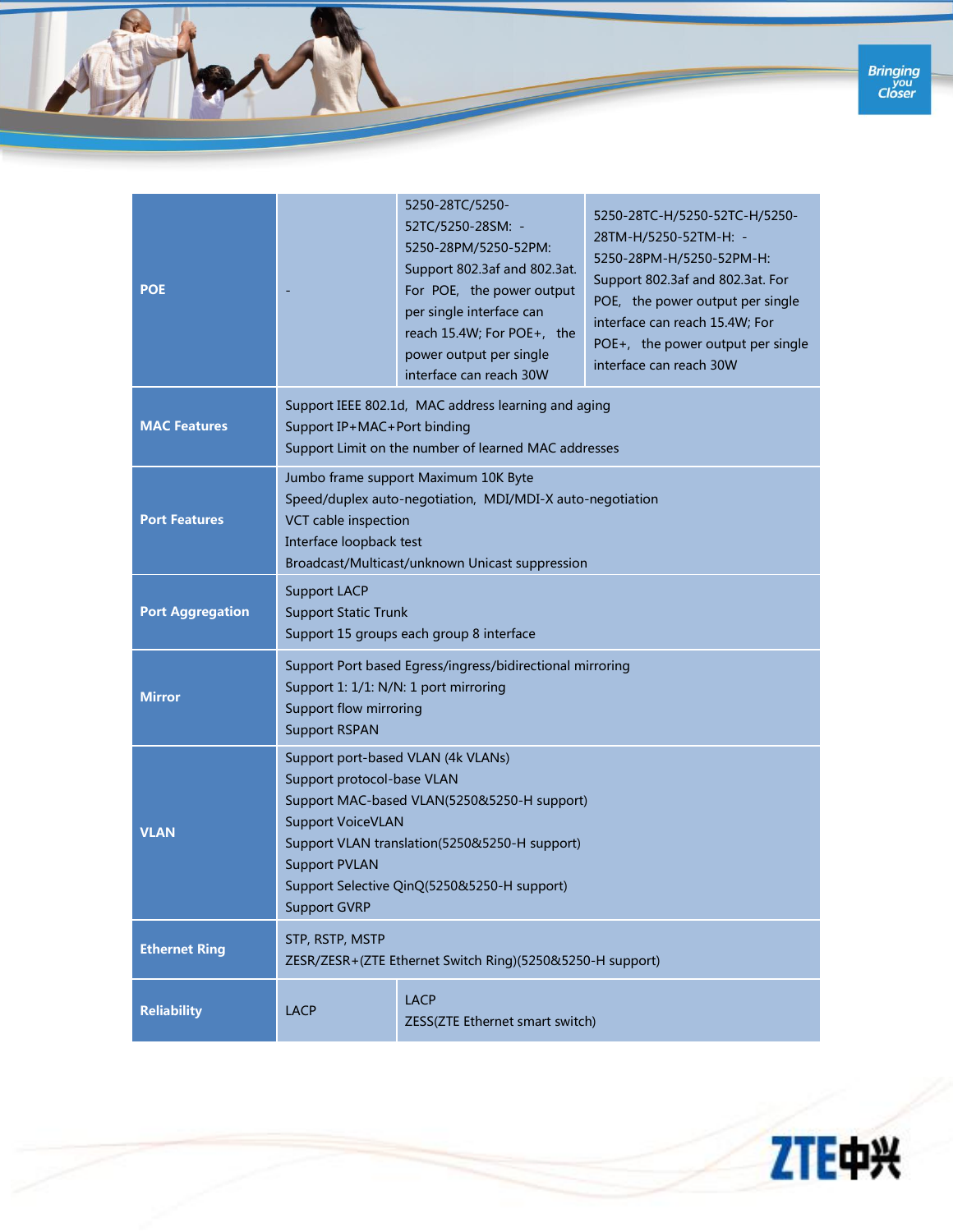

| <b>DHCP Features</b>  | <b>DHCP Snooping</b><br><b>DHCP Proxy</b><br><b>DHCP Relay</b><br><b>DHCP Option82</b>                                                                                                                                                                                                                                                                                                                                                                                                                                         |  |                          |
|-----------------------|--------------------------------------------------------------------------------------------------------------------------------------------------------------------------------------------------------------------------------------------------------------------------------------------------------------------------------------------------------------------------------------------------------------------------------------------------------------------------------------------------------------------------------|--|--------------------------|
| <b>EasyManagement</b> | <b>Support M-BUTTON function</b><br>Support Zero-configuration                                                                                                                                                                                                                                                                                                                                                                                                                                                                 |  |                          |
| <b>IP Routing</b>     | Static routing<br>Static routing For IPv6                                                                                                                                                                                                                                                                                                                                                                                                                                                                                      |  |                          |
| IP <sub>v</sub> 6     | Support IPv6 Ping, IPv6 Telnet<br>Support ND(Neighbor Discovery)<br>Support MLD Snooping(5250&5250-H support)<br>Support DHCPv6 snooping(5250&5250-H support)<br>Support IPv6 ACL                                                                                                                                                                                                                                                                                                                                              |  |                          |
| <b>Multicast</b>      | IGMP Snooping V1/V2/V3<br>Controllable multicast, CAC (channel access control)(5250&5250-H support)<br>MVR (Multicast VLAN Registration)<br>UGAC(User Group Access Control), UGAR(User Group Access Record)(5250&5250-H<br>support)                                                                                                                                                                                                                                                                                            |  |                          |
| <b>QoS/ACL</b>        | Policing/shaping based on port/flow<br>8 hardware-based queues per port(5250-L: 4 hardware-based queues per port)<br>Marking, modification of Qos priority and mapping between 802.1p, IP DSCP<br>SP, WRR, SP+WRR queue scheduling mechanisms<br>Congestion avoidance mechanisms including Tail-Drop<br>MAC-based, IP-based basic ACL<br>Layer2 ACL, Extended ACL based on 5 purples, Hybrid ACL, VLAN ACL<br>Self-configuration ACL(5250&5250-H support)<br>ACL based on time-range<br>Bidirectional ACL(5250&5250-H support) |  |                          |
| <b>Security</b>       | Hierarchical management and password protection of users<br>CPU anti-attack, CPU overload protection<br>Broadcast/Multicast/unknown Unicast suppression<br>Port isolation<br><b>Dynamic ARP Inspection</b><br>Support 802.1x, Guest VLAN, Radius authentication<br>STP Root Guard, BPDU guard<br><b>IP Source Guard</b>                                                                                                                                                                                                        |  |                          |
| <b>OAM</b>            |                                                                                                                                                                                                                                                                                                                                                                                                                                                                                                                                |  | 802.1ag, 802.3ah, Y.1731 |

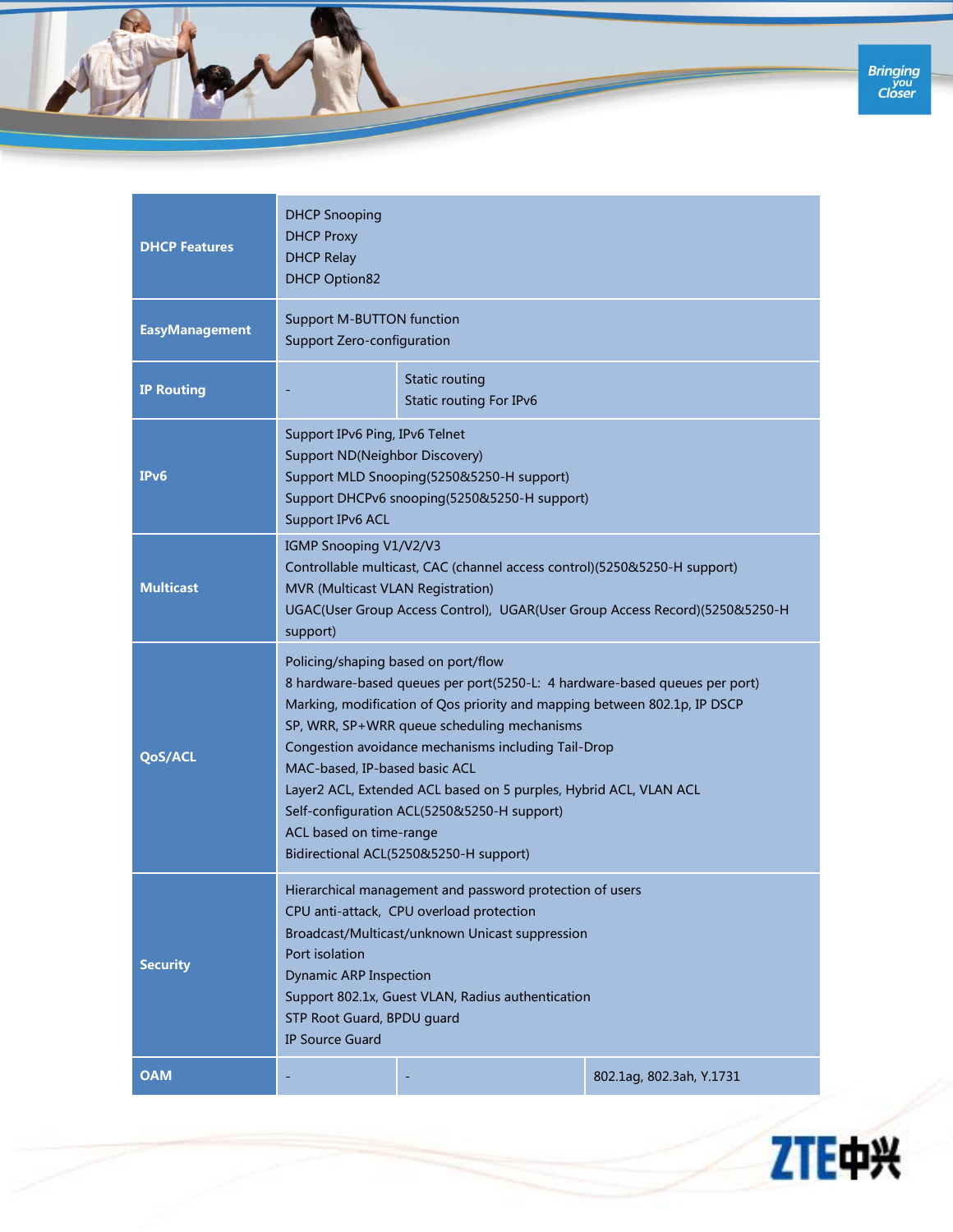

| <b>Management and</b><br><b>Maintenance</b> | RS232 Console(RJ45)<br>Out-band management interface<br>configuration and maintenance via CLI, Telnet, and SSH<br>FTP, TFTP<br>Web management<br>Local and remote(Radius/Tacacs+)authentication of user<br>SNMPv1/v2/v3<br><b>DHCP Client</b><br><b>NetNumen U31</b><br>EasyManager zero-configuration and Fast in-batch inspection tool<br>Cluster Management(ZGMP)<br>NTP, SYSLOG, RMON<br>SFLOW(5250&5250-H support)<br>Dying gasp power-off alarm(5250&5250-H support) |                                                                                                                                                                                                                                                                                                     |                                                                                                                                             |
|---------------------------------------------|----------------------------------------------------------------------------------------------------------------------------------------------------------------------------------------------------------------------------------------------------------------------------------------------------------------------------------------------------------------------------------------------------------------------------------------------------------------------------|-----------------------------------------------------------------------------------------------------------------------------------------------------------------------------------------------------------------------------------------------------------------------------------------------------|---------------------------------------------------------------------------------------------------------------------------------------------|
| Dimensions(H*W*D)                           | 5250-28TS-L/5250-52TS-L/5250-28TC/5250-52TC/5250-28SM/5250-28TC-H/5250-<br>52TC-H: 43.6mm*442mm*220mm<br>5250-28TM-H/5250-28PM/5250-28PM-H/5250-52PM/5250-52TM-H/5250-52PM-H:<br>43.6mm*442mm*440mm                                                                                                                                                                                                                                                                        |                                                                                                                                                                                                                                                                                                     |                                                                                                                                             |
| <b>Maximum Weight</b>                       | 5250-28TS-L/5250-28TC/5250-28TC-H: 2.9kg<br>5250-52TS-L/5250-52TC/5250-52TC-H: 3kg<br>5250-28SM: 4kg<br>5250-28TM-H/5250-52TM-H: 6.4kg<br>5250-28PM/5250-28PM-H/5250-52PM/5250-52PM-H: 7.5kg                                                                                                                                                                                                                                                                               |                                                                                                                                                                                                                                                                                                     |                                                                                                                                             |
| <b>DC Power Supply</b>                      |                                                                                                                                                                                                                                                                                                                                                                                                                                                                            | 5250-28TC/5250-<br>52TC/5250-28SM: -48V<br>5250-28PM/5250-52PM: -<br>57V~-48V(POE:-57V~-<br>48V, POE+: - 57V ~ - 53V)                                                                                                                                                                               | 5250-28TM-H/5250-52TM-H/5250-<br>28TC-H/5250-52TC-H: -48V<br>5250-28PM-H/5250-52PM-H: -<br>57V~-48V(POE:-57V~-48V,POE+:-<br>$57V \sim -53V$ |
| <b>AC Power Supply</b>                      | 100V~240V, 50Hz~60Hz                                                                                                                                                                                                                                                                                                                                                                                                                                                       |                                                                                                                                                                                                                                                                                                     |                                                                                                                                             |
| <b>Typical power</b><br>consumption         | 5250-28TS-L:<br>26W<br>5250-52TS-L:<br>52W                                                                                                                                                                                                                                                                                                                                                                                                                                 | 5250-28TC/5250-28TC-H: 27W<br>5250-52TC/5250-52TC-H: 53W<br>5250-28SM: 39W<br>5250-28TM-H: 51W<br>5250-52TM-H: 70W<br>5250-28PM/5250-28PM-H: 831W(Among which system power<br>111W, POE power output 720W)<br>5250-52PM/5250-52PM-H: 1020W(Among which system power<br>180W, POE power output 840W) |                                                                                                                                             |

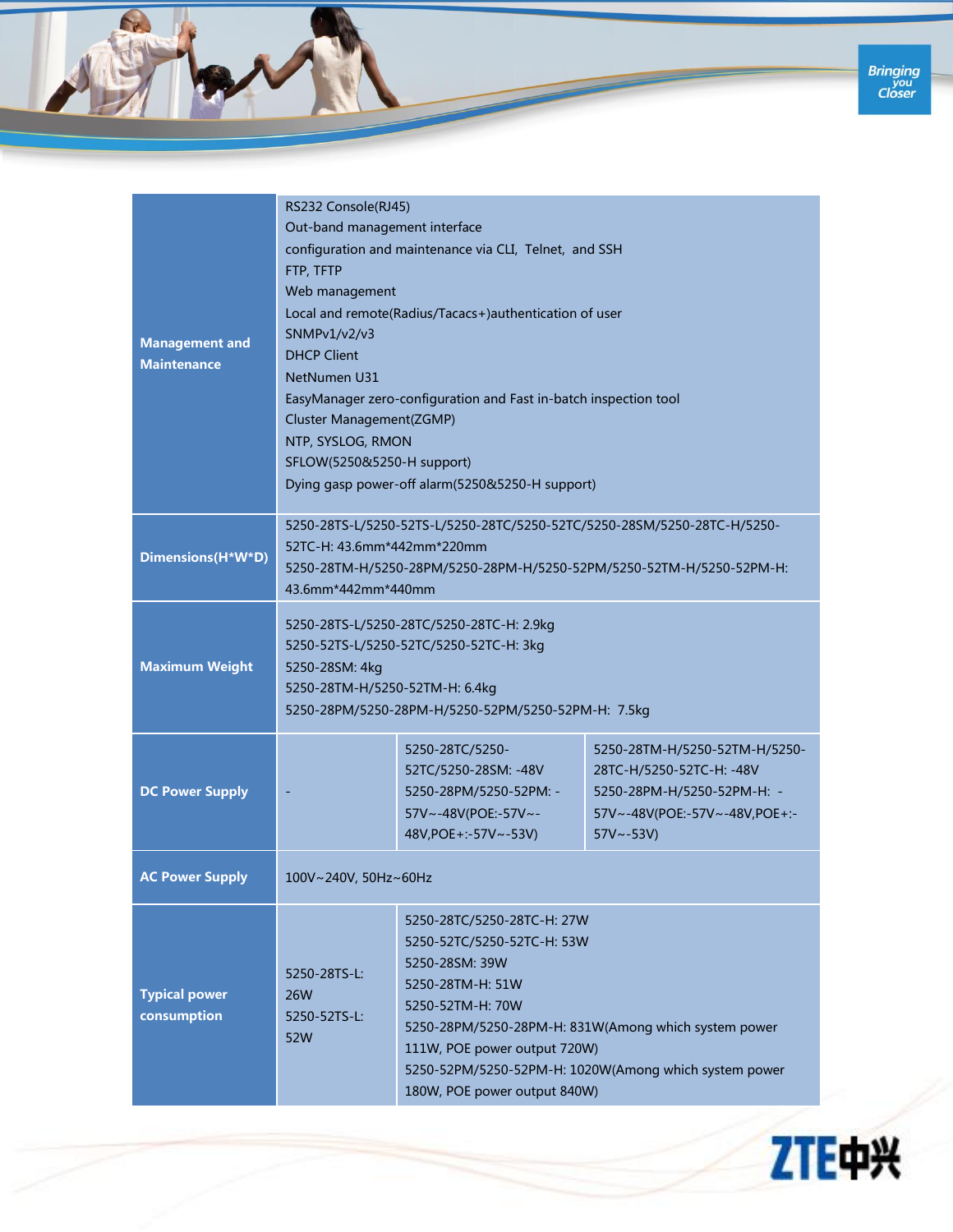

| <b>Power redundancy</b><br>pattern | 5250-28TS-L/5250-52TS-L/5250-28TC/5250-52TC/5250-28TC-H/5250-52TC-H: 180W<br>RPS(Redundant Power Supply)(<br>AC/DC Input: 100V~240V/-48V, DC Output: +12V)<br>5250-28SM/5250-28PM/5250-28PM-H/5250-28TM-H/5250-52PM/5250-52TM-H/5250-<br>52PM-H: Two independent and swappable power supply modules |                                                                                                                     |                                                                                                                                                         |
|------------------------------------|-----------------------------------------------------------------------------------------------------------------------------------------------------------------------------------------------------------------------------------------------------------------------------------------------------|---------------------------------------------------------------------------------------------------------------------|---------------------------------------------------------------------------------------------------------------------------------------------------------|
| <b>Heat dissipation</b><br>pattern | Fan cooling(The rotating speed of the fan can be adjusted according to the internal<br>temperature of the equipment)                                                                                                                                                                                |                                                                                                                     |                                                                                                                                                         |
| <b>Maximum Heat</b><br>dissipation | 5250-28TS-L: 73<br>BTU/h<br>$5250 - 52TS - 1$<br>146 BTU/h                                                                                                                                                                                                                                          | 5250-28TC: 76 BTU/h<br>5250-52TC: 148 BTU/h<br>5250-28SM: 109 BTU/h<br>5250-28PM: 311 BTU/h<br>5250-52PM: 504 BTU/h | 5250-28TC-H: 76 BTU/h<br>5250-52TC-H: 148 BTU/h<br>5250-28TM-H: 143 BTU/h<br>5250-52TM-H: 196 BTU/h<br>5250-28PM-H: 311 BTU/h<br>5250-52PM-H: 504 BTU/h |
| Temperature,<br>humidity           | working temperature: -5°C~+50°C, humidity: 20%~90%                                                                                                                                                                                                                                                  |                                                                                                                     |                                                                                                                                                         |
| <b>Working altitude</b>            | <3000 meters                                                                                                                                                                                                                                                                                        |                                                                                                                     |                                                                                                                                                         |
| <b>MTBF/MTTR</b>                   | $>$ 100000 hours/ < 30 minutes                                                                                                                                                                                                                                                                      |                                                                                                                     |                                                                                                                                                         |